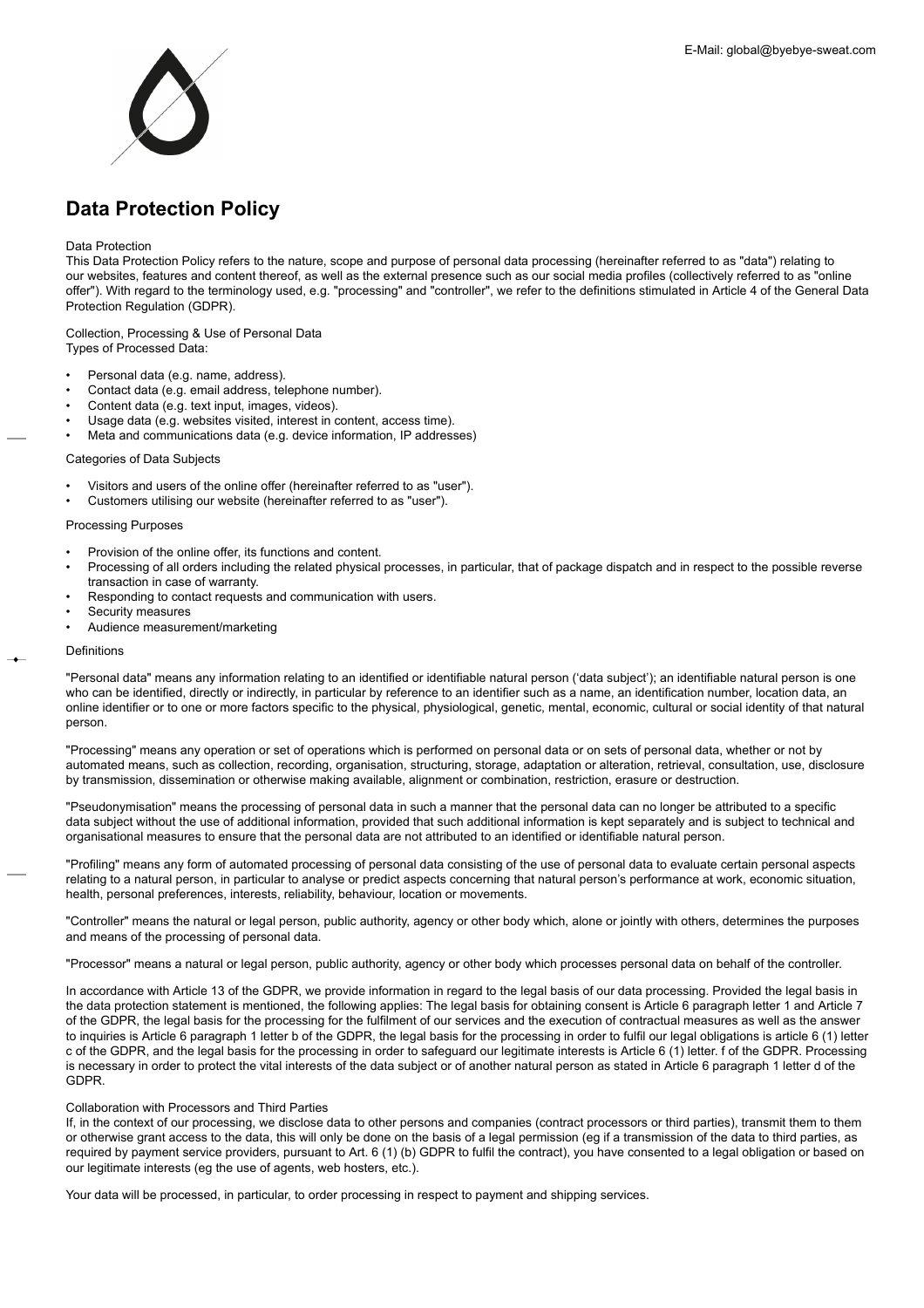

If we commission third parties to process data on the basis of a so-called "contract processing contract", this is done on the basis of Art. 28 GDPR.

## Payment Data

Your payment data is encrypted during the order processed and transferred via the internet. We never gain access to your payment data thanks to special embedding used during the order process and are therefore not the processors of the data. The data is processed exclusively by these payment service providers:

Credit Card and Paypal Payments SIX Payment Services (Europe) S.A. 10, rue Gabriel Lippmann L-5365 Munsbach Luxembourg dataprotection@six-group.com

Sofort Transfers via Klarna Klarna Bank AB (publ) Sveavägen 46 111 34 Stockholm Sweden datenschutz@klarna.de

**RatePay** RatePAY GmbH Franklinstraße 28-29 10587 Berlin datenschutz@ratepay.com

# Shipping Data

In order to improve our service, we work together with a third party service provider who processes parcel tracking numbers and publishes more detailed information regarding the status of a parcel. Third party information:

parcelLab GmbH Schillerstraße 23a 80336 Munich **Germany** info@parcellab.com

# Data Transmission in Third-Party Countries

If we process data in a third country (ie outside the European Union (EU) or the European Economic Area (EEA)) or in the context of the use of third-party services or disclosure or transmission of data to third parties, this will only be done if it is to fulfil our (pre) contractual obligations, on the basis of your consent, on the basis of a legal obligation or on the basis of our legitimate interests. Subject to legal or contractual permissions, we process or have the data processed in a third country only in the presence of the special conditions of Art. 44 et seq. GDPR. That the processing is e.g. on the basis of specific guarantees, such as the officially recognized level of data protection (eg for the US through the Privacy Shield) or compliance with officially recognized special contractual obligations (so-called "standard contractual clauses").

**Withdrawal Withdrawal** 

You have the right to consent according to. Art. 7 para. 3 of the GDPR. This right to consent also applies to data processed in the future.

You may at any time object to the future processing of your data in accordance with Art. 21 of the GDPR. Where the data subject objects to processing for direct marketing purposes, the personal data shall no longer be processed for such purposes.

## Rights of the Data Subject

The user shall have the right to obtain from the controller confirmation as to whether or not personal data concerning him or her are being processed, and, where that is the case, access to the personal data and the controller shall provide a copy of the personal data undergoing processing as in accordance with Article 15 of the GDPR.

The user shall have the right to obtain from the controller without undue delay the rectification of inaccurate personal data or incomplete personal data concerning him or her in accordance with Article 16 of the GDPR.

The user shall have the right to obtain from the controller the erasure of personal data concerning him or her without undue delay and the controller shall have the obligation to erase personal data without undue delay in accordance with Article 17. The user shall have the right to obtain from the controller restriction of processing of personal data in accordance with Article 18 of the GDPR.

The user shall have the right to receive the personal data concerning him or her, which he or she has provided to a controller, in a structured, commonly used and machine-readable format and have the right to transmit those data to another controller without hindrance from the controller to which the personal data have been provided in accordance with Article 20 of the GDPR.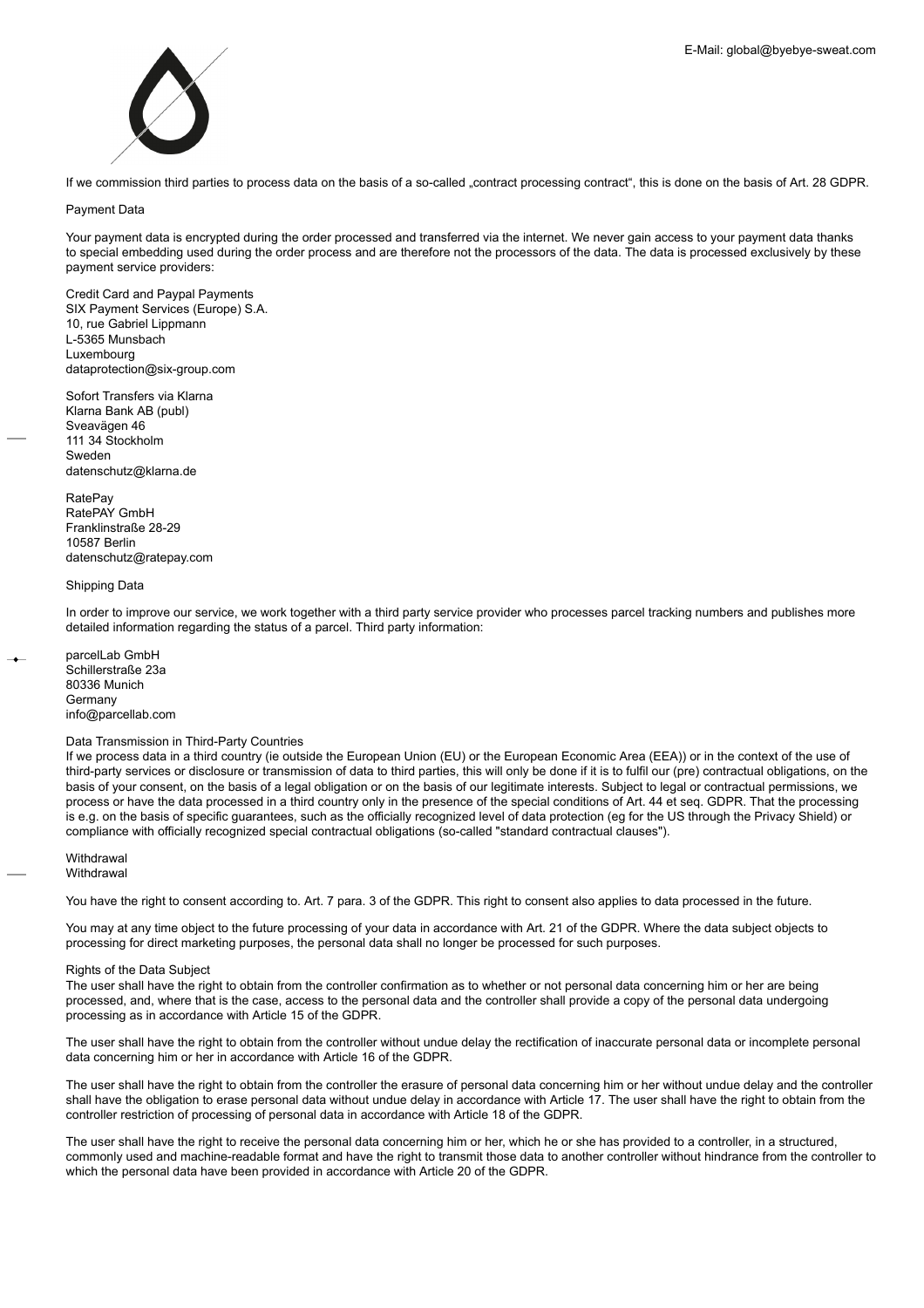

The user shall have the right to lodge a complaint with a supervisory authority in accordance with Article 77 of the GDPR.

## Data Usage for Advertising Purposes

Your personal data is used to improve your shopping experience and shape it to suit your requirements. The information used to achieve this is the data already available to us, e.g. via your internet connection, the chosen end device, the operating system, the date, the time at which our website was visited or the pages accessed as well as information that was provided to us by you. You may object to the use of your personal data for advertising purposes at any time. A notification via email, letter or fax would suffice. You can find our contact details [here](http://https://www.niemehrschwitzen.at/info/kontakt).

# Newsletters

The following information is intended to inform you about the content of our newsletter, the subscription, shipping and statistical evaluation procedures, as well as your right of opting out. By subscribing to our newsletter, you agree to receive it and to the described procedures.

We send newsletters, emails and other electronic notifications with advertising information (hereinafter "newsletter") only with the consent of the recipient or legal permission. Insofar as the content of the newsletter is concretely described as part of a subscription, it is relative for the consent of the users. Otherwise, our newsletters only contain information concerning our products and the relevant information thereof (e.g. safety instruction), special offers, promotions and information about our company.

Double opt-in and logging: Subscribing to our newsletter is part of a so-called double opt-in procedure. This means that you will receive an email after subscribing requesting you to confirm your subscription. This confirmation is necessary so that nobody can subscribe with an email address that is not their own. Subscription to the newsletter will be logged as proof of the subscription process in accordance with legal requirements. This includes the storage of the subscription and confirmation time as well as the IP address. Similarly, changes to your data stored with the emailing service provider will be logged.

Subscription details: To subscribe to the newsletter, all you have to do is enter your email address. Optionally, we ask that you provide your first and last name. These are only used to personalize the newsletter.

The dispatch of the newsletter and the associated performance measurement are based on a consent of the recipients according to Article 6 paragraph 1 letter a, Art. 7 GDPR in conjunction with section107 paragraph 2 of the Telecommunications Act, or if consent is not required, based on our legitimate interests in direct marketing according to Article 6 paragraph 1 letter f GDPR in conjunction with section 107 (2) and the like 3 of the Telecommunications Act.

The logging of the registration process is based on our legitimate interests in accordance with Article 6 paragraph 1 letter f of the GDPR. Our interest lies in the use of a user-friendly and secure newsletter system, which serves both our business interests and the expectations of the users and also allows us to prove our consent.

## Termination/Cancellation

The user can terminate the receipt of our newsletter at any time, i.e. revoke your consent. The newsletter cancellation link can be found at the bottom of each newsletter. We may save the submitted email addresses for up to three years based on our legitimate interests before deletion thereof to provide prior consent. The processing of this data is limited to the purpose of a possible defence against claims. An individual request for cancellation is possible at any time, provided that at the same time the former existence of a consent is confirmed.

## Email Marketing Service

The newsletter is distributed via the email service company, Amazon Web Services, Inc., 410 Terry Avenue North, Seattle WA 98109, United States. The service provider operates a data centre in Germany, which is used for dispatching emails. The privacy policy of the email service provider can be viewed here: [https://aws.amazon.com/en/privacy/](https://aws.amazon.com/privacy/?nc1=h_ls). The email service provider is based on our legitimate interests in accordance to Article 6 paragraph 1 letter f of the GDPR and a contract processing agreement according to Article 28 paragraph 3 section 1 of the GDPR.

The claim is limited to the Amazon AWS product "Simple Email Service". Consequently, only the actual dispatch of the newsletter is part of data processing. On the part of Amazon AWS, there is no structured archiving of personal data.

## Taboola

Our website utilises the service of Taboola Inc. (28 West 23rd St. 5th fl., New York, NY 10010, www.taboola.com ). Taboola is a discovery content platform that delivers personalised recommendation to the user. The user profile does not allow any conclusions to be made upon your person.

Further information about deactivating Taboola cookies can be found here: https://www.taboola.com/privacy-policy (Opt-ou information can be found under "Site Visitor Choices").

## Cookies

Cookies are small text files that are stored on a user's computers. Different types of information can be stored within the text files. A cookie is primarily used to store information about a user (i.e. the device on which the cookie is stored) during or after their visit on a website. Session cookies are cookies that are deleted after a user leaves a website and closes the browser. In the case of session cookies, the contents of a shopping cart in an online shop or a login status are saved. Persistent cookies remain stored even after the browser has been closed. Thus, a login status, for instance, will be saved if the user visits the website after several days. Likewise, user interests can be stored which as used for range measurement or marketing purposes. A third-party cookie refers to cookies that are offered by providers that do not manage the website that is being visited. Cookies offered by the person that manages the website are called first-party cookies.

We can use session or persistent cookies and clarify these in the context of our privacy policy.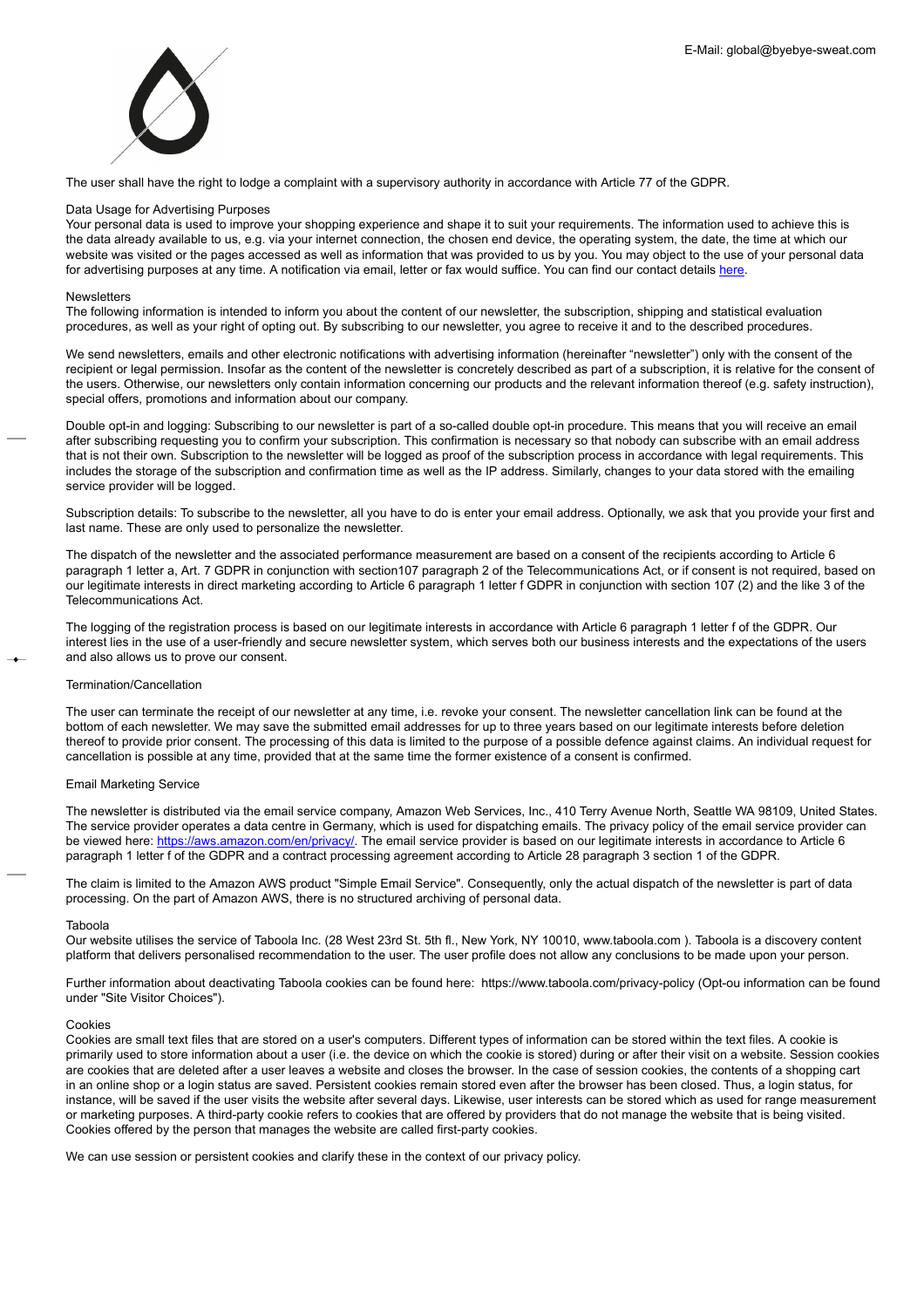

The user is requested to disable the settings in their browser if they do not want any cookies stored, Saved cookies can be deleted in the system settings of the browser. The exclusion of cookies can lead to functional restrictions of the website being visited.

A general contradiction explaining the use of cookies used for online marketing purposes can be found in a variety of services, especially in the case of tracking, via the US website http://www.aboutads.info/choices/ or the EU site [http://www.youronlinechoices.com/](https://www.youronlinechoices.com/). Furthermore, the storage of cookie can be switched off in the browser settings. Please note that, once the settings have been changed, not all the features available on this website may be used.

# Google Analytics with "Anonymize IP" Extention

Based on our legitimate interests (i.e. interest in the analysis, optimisation and economical operation of our online offering pursuant to Art. 6 (1), letter f. GDPR), we use Google Analytics, a web analysis service of Google LLC ("Google"). Google uses cookies. The information generated by the cookies regarding the use of the online offering by the user is generally transmitted to a Google server in the USA where it is stored.

Google is certified under the Privacy Shield agreement and thereby guarantees compliance with European data protection law (https:// www.privacyshield.gov/participant?id=a2zt000000001L5AAI&status=Active).

Google uses this information on our behalf in order to evaluate the use of our online offering by the users, compile reports about the activities within this online offering and provide us with additional services related to the use of this online offering and the internet. In doing so, pseudonymised usage profiles for the users may be prepared from the processed data.

We only use Google Analytics with activated IP anonymisation. This means that the IP address of users within member states of the European Union or other states in the European Economic Area is shortened by Google. Only in exceptional cases is the full IP address transferred to a Google server in the USA and shortened there.

The IP address transferred by the user's browser is not combined with other data by Google. Users can prevent the storage of cookies by configuring the settings of their browser software accordingly. Furthermore, users can prevent the capture of data generated by the cookie and related to their use of the online offering by Google as well as the processing of these data by Google by downloading and installing the browser plug-in available under the following link: https://tools.google.com/dlpage/gaoptout?hl=en.

Further information about the use of data by Google, settings and rights to object is available in the Google data privacy statement (https:// policies.google.com/technologies/ads) and the settings for the display of advertisements by Google (https://adssettings.google.com/authenticated).

The personal data of users are erased or anonymised after 14 months.

# Google Universal Analytics

We use Google Analytics in the "Universal Analytics" version. "Universal Analytics" is a Google Analytics process that prepares the user analysis on the basis of a pseudonymised user ID and thereby creates a pseudonymised user profile with information from the use of various devices (known as cross-device tracking).

## Formation of Target Groups with Google Analytics

We use Google Analytics in order to display the advertisements placed within advertising services of Google and its partners only to those users who have shown an interest in our online offering, or who exhibit certain characteristics (e.g. interest in certain topics or products determined based on the websites that are visited), which we transmit to Google (known as Remarketing Audiences or Google Analytics Audiences). With the help of Remarketing Audiences, we also want to ensure that our advertisements correspond to the potential interests of users.

## Google Remarketing & Conversion Measurements

We use the services of Google LLC, 1600 Amphitheater Parkway, Mountain View, CA 94043 on the basis of our legitimate interests (i.e. interest in the analysis, optimisation and economic operation of our online service within the scope of Article 6 (1) letter f of the GDPR, USA, ("Google").

Google is certified under the Privacy Shield Agreement, which provides a guarantee to comply with European privacy legislation (https:// www.privacyshield.gov/participant?id=a2zt000000001L5AAI&status=Active).

We use Google's online marketing tool, AdWords, to place ads on the Google advertising network (e.. in search results, in videos, on websites, etc.). This allows us to display ads for and within the scope of our website and online offer in order to only present ads to users that potentially match their interests. For instance, if a user is being presented with products that he/she has shown interest in on a different website, it is referred to as "remarketing". When our or other websites are being accessed, whereby the Google advertising network is active, Google will immediately execute a Google code and so-called (re)marketing tags (invisible graphics or code also referred to as "web beacons") are incorporated into the website. With the help of these tags an individual cookie, i.e. a small text file, is saved on the user's device. Comparable technologies can also be used instead of cookies. The file records which websites the user has visited, or which content the user is interested in as well as technical information about the browser and operating system, referring websites, visiting times and other information regarding the use of the online offer.

Furthermore, we receive an individual "conversion cookie". The information obtained is used by Google to generate conversion statistics on our behalf. However, we only receive the anonymous total number of users who clicked on our ad and were redirected to a conversion tracking tag page. We do not receive any information that personally identifies users.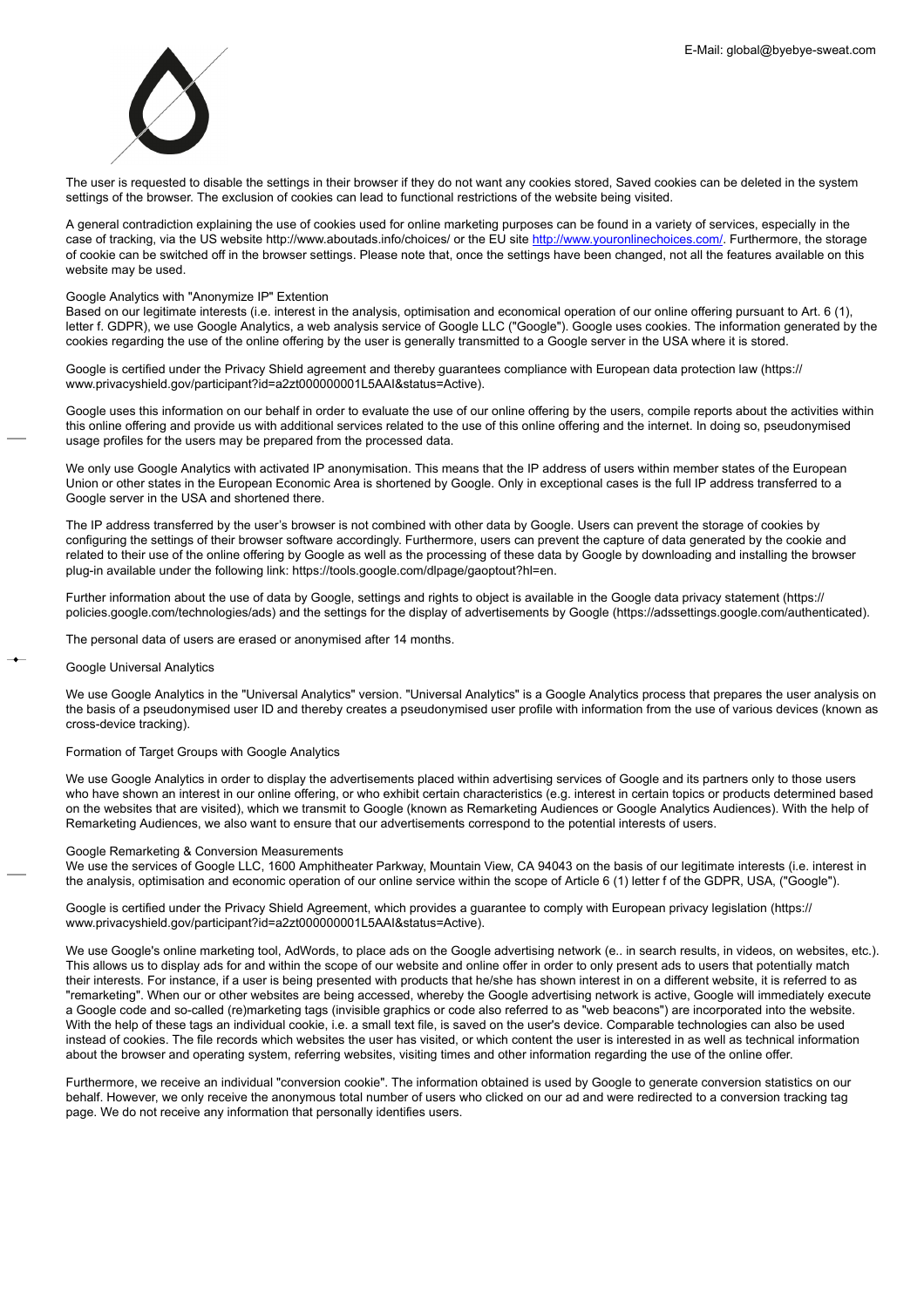

The user data is processed within the Google advertising networking using a pseudonym. This means that Google does not store or process the user's name or email address but rather the relevant, cookie-related data within pseudonymous user profiles. Thus, the ads are not displayed to a specific, identifiable person but rather to the owner of the cookie and not their personal identity. This does not apply if the user has explicitly allowed Google to process the data by other means. The user information collected is transmitted to Google and stored on Google servers in the United **States** 

For more information about Google's data usage, settings and possibilities of revocation, please read Google's Private Policy (https:// policies.google.com/technologies/ads) as well as the settings regarding the display of ads via Google (https://adssettings.google.com/authenticated).

## Facebook Pixel, Custom Audiences and Facebook Conversion

Based on our legitimate interests in the analysis, optimisation and economical operation of our online offering and for these purposes, our online offering uses what is called the "Facebook pixel" of the social network Facebook operated by Facebook Inc., 1 Hacker Way, Menlo Park, CA 94025, USA or, if you are resident in the EU, by Facebook Ireland Ltd., 4 Grand Canal Square, Grand Canal Harbour, Dublin 2, Ireland ("Facebook").

Facebook is certified under the Privacy Shield agreement and thereby guarantees compliance with European data protection law (https:// www.privacyshield.gov/participant?id=a2zt0000000GnywAAC&status=Active).

The Facebook pixel allows Facebook to identify the visitors to our online offering as a target group for this display of advertisements (known as Facebook ads). Accordingly we use the Facebook pixel in order to display the Facebook ads placed by us only to those Facebook users who have shown an interest in our online offering, or who exhibit certain characteristics (e.g. interest in certain topics or products determined based on the websites that are visited), which we transmit to Facebook (known as Custom Audiences). We also use the Facebook pixel to ensure that our Facebook ads correspond to the potential interests of users and are not perceived as bothersome. With the help of the Facebook pixel, we are also able to understand the effectiveness of Facebook ads for statistical and market research purposes by seeing whether users were forwarded to our website after clicking a Facebook advertisement (known as conversion).

Facebook processes the data according to Facebook's data usage guideline. Corresponding general information about the display of Facebook ads in Facebook's data usage guideline: https://www.facebook.com/about/privacy/. Specific information and details about the Facebook pixel and its functionality is available in the Facebook help section: https://www.facebook.com/business/help/651294705016616.

You can object to the recording of data by the Facebook pixel and their use for the display of Facebook ads. To choose what types of advertisements are displayed to you on Facebook, you can call up the page set up by Facebook and follow the instructions for configuring usagebased advertising settings: https://www.facebook.com/settings?tab=ads. The settings are platform-independent, meaning they apply to all devices including desktop computers and mobile devices.

You can also object to the use of cookies for the purpose of measuring coverage and for promotional purposes on the deactivation page of the network advertising initiative (http://optout.networkadvertising.org/) and on the US website (http://www.aboutads.info/choices) or the European website (http://www.youronlinechoices.com/uk/your-ad-choices/).

#### Bing Ads

Based on our legitimate interest in the analysis and optimisation of our advertisements we use the conversion and tracking tool "Bing Ads" by Microsoft (Microsoft Corporation, One Microsoft Way, Redmond, WA 98052-6399, USA). If personal data is used in this context it is used in compliance with Art. 6 (1) of the GDPR. To use this tool, Microsoft Bing Ads places a cookie on your device if you reach our website by clicking on a Microsoft Bing advertisement. We can then see that someone clicked on the ad, was redirected to our online offer and reached a previously determined landing page (the so-called "conversion page"). We only learn the total number of users that clicked on the Bing ad. No IP addresses are stored. We do not receive any personal Information regarding the identity of the user.

Microsoft is certified under the Privacy Shield Agreement, which guarantees that the level of data protection is kept at the valid level required in the EU. (<https://www.privacyshield.gov/participant?id=a2zt0000000KzNaAAK&status=Active> ).

If you do not want to participate in the Bing Ads tracking process, you can also disable the the cookies required in your browser settings or use the Microsoft opt-out page: [http://www.youronlinechoices.com/uk/your-ad-choices/.](http://www.youronlinechoices.com/uk/your-ad-choices/)

For more information about privacy and cookies used with Microsoft Bing Ads, please refer to the Microsoft Privacy Policy: [https://](https://privacy.microsoft.com/de-de/privacystatement) [privacy.microsoft.com/en-us/privacystatement](https://privacy.microsoft.com/de-de/privacystatement) .

#### intelliAD

Our website uses the services of intelliAd Media GmbH, Sendlinger Str. 7, 80331 Munich. Anonymised data is captured and aggregated for the design and optimisation of this website and user profiles are created from the data using pseudonyms. intelliAD tracking stores cookies offline. Anonymized usage data and profiles can be used by the website operator as well as other intelliAd customers for the identification of user interests without any conclusion as to your identity as a website visitor. You have the right to object to the data storage of your (anonymized) data for future use by selecting the intelliAd opt-out function.

## Social Media Online Presence

We maintain a social media online presence and other platforms in order to communicate with customers, interested parties and active users, and to inform them about our services. When viewing the respective networks and platforms, the business conditions and data processing policies of the respective operators apply.

We would like to point out that the users' data may be processed outside the European Union. This may result in risks to users because e.g. the enforcement of user rights could be made more difficult. With respect to US providers certified under the Privacy Shield, we point out that they are committed to respecting EU privacy standards.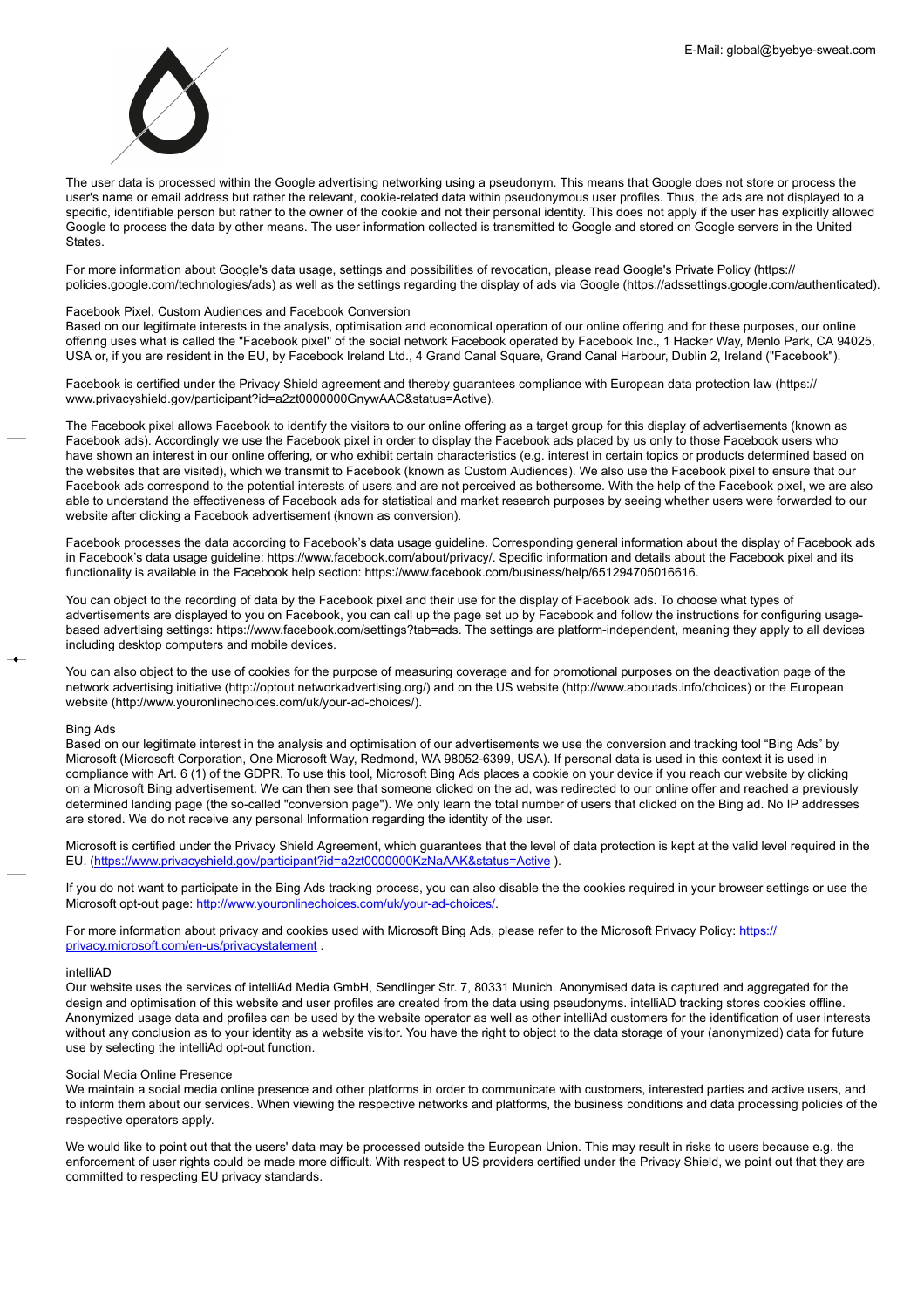

Furthermore, the user's data is usually processed for market research and advertising purposes. Thus, e.g. user profiles are created from user behaviour and the resulting interests of the users. The usage profiles may, in turn, be used to e.g. place advertisements inside and outside the platforms that are presumably in line with users' interests. For these purposes, cookies are usually stored on the users' computers, in which the user behaviour and the interests of the users are stored. Furthermore, in the usage profiles, data can also be stored independently of the devices used by the users (in particular if the users are members of the respective platforms and logged in to them).

The processing of personal data linked to the user is based on our legitimate interests in effective information of users and the communication with users in accordance with. Art. 6 para. 1 lit. f. GDPR. If the users are asked by the respective providers for consent to data processing (that is, they declare their agreement, for example, by ticking a checkbox or confirmation a button), the legal basis of the processing is in accordance to Art. 6 para. a., Art. 7 GDPR.

For a detailed description of the respective processing and the possibilities of contradiction (opt-out), we refer to the following linked information of the provider.

Also, in the case of requests for information and the assertion of user rights, we point out that these can be claimed most effectively from the providers. Only the providers have access to the data of the users and can take appropriate measures directly and provide information. If you still need help, then you can contact us.

- Facebook (Facebook Ireland Ltd., 4 Grand Canal Square, Grand Canal Harbour, Dublin 2, Irland) data privacy statement: https:// www.facebook.com/about/privacy/, Opt-Out: https://www.facebook.com/settings?tab=ads and http://www.youronlinechoices.com, Privacy Shield: https://www.privacyshield.gov/participant?id=a2zt0000000GnywAAC&status=Active.
- Google/ YouTube (Google LLC, 1600 Amphitheatre Parkway, Mountain View, CA 94043, USA) data privacy statement: https:// policies.google.com/privacy, Opt-Out: https://adssettings.google.com/authenticated, Privacy Shield: https://www.privacyshield.gov/participant? id=a2zt000000001L5AAI&status=Active.
- Instagram (Instagram Inc., 1601 Willow Road, Menlo Park, CA, 94025, USA) data privcy statement/opt-out: http://instagram.com/about/legal/ privacy/.

## Security Measures

Taking into account the state of the art, the costs of implementation and the nature, scope, context and purposes of processing as well as the risk of varying likelihood and severity for the rights and freedoms of natural persons, the controller and the processor shall implement appropriate technical and organisational measures to ensure a level of security appropriate to the risk, including inter alia as appropriate:

the pseudonymisation and encryption of personal data;

the ability to ensure the ongoing confidentiality, integrity, availability and resilience of processing systems and services;

the ability to restore the availability and access to personal data in a timely manner in the event of a physical or technical incident;

a process for regularly testing, assessing and evaluating the effectiveness of technical and organisational measures for ensuring the security of the processing.

## Product & Order Reviews

In order to maintain our quality of service and that of the products on offer, we request the customer's opinion and feedback after the business transaction has been completed.

For this purpose, we process the order and order data with the review site "Verified Reviews" by Net Reviews SAS.

Should you encounter any problems, please do not hesitate to contact us in advance. We do our best to resolve any concerns in a timely fashion. Please review our service and products once we have had the opportunity to solve the issue beforehand.

Net Reviews SAS, a French simplified joint-stock company (SAS) registered in the Marseille Trade and Companies Register (RCS) under number 750 882 375, is the provider of an IT solution for gathering reviews pertaining to the quality of the E-commerce Service provided by web merchants.

Verified Reviews and the customer agree to comply with the law governing the collection, processing and distribution of personal data in relation to the processing of such data.

In particular, Verified Reviews guarantees that customers, users and site visitors have a right of access to personal information stored, as well as the right to modify, correct, block, delete or oppose the processing of such data.

The following data is transferred to Net Reviews SAS and processed to collect ratings:

- Surname
- First name
- E-mail address
- Date and order number
- Name and internal as well as international references (GTIN / ISDNF) of the ordered product

The following data will be made available through the publication of ratings:

- First name
- First letter of the surname
- Date and time of review submission
- Date of purchase experience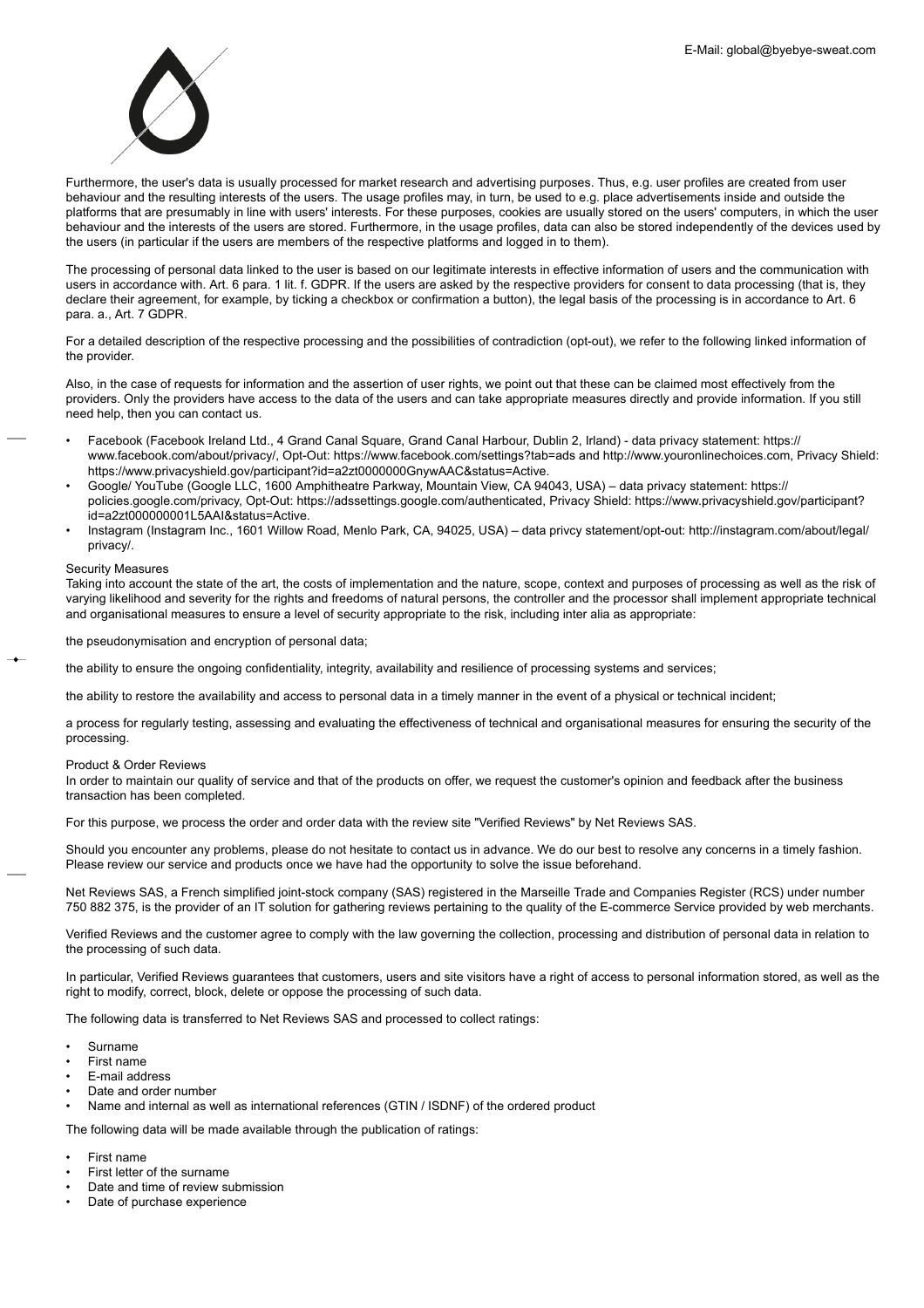

- Product purchased
- Place of purchase or of service delivery

More information about the company can be found here: <https://www.verified-reviews.co.uk/>

## Participation in Affiliate Partner Programs

Within our online services, we use, on the basis of our legitimate interests (i.e. interest in the analysis, optimising, and economic operation of our online services) pursuant to Article 6 (1) (f) GDPR, tracking measures customary in the trade, insofar as these are required for the operation of the affiliate system. In the following paragraphs, we inform users of the technical background.

The services offered by our contractual partners may be advertised and linked as well on other websites (so-called affiliate links or after buy systems, if for example links or services of third parties are offered after the conclusion of a contract). The operators of the website concerned receive a commission if the user follows the affiliate links and subsequently make use of the offers.

In summary, it is required for our online service that we be able to trace whether users interested in affiliate links and/or the goods available at our business, subsequently make use of the offers at the initiative of the affiliate link or our online platform. For this purpose, the affiliate links and our offers are supplemented with certain values which may be placed as a part of the link or otherwise, e.g. in a cookie. The values include in particular the referrer website, time, an online ID of the operator of the website on which the affiliate link was situated, an online ID of the offer concerned, an online ID of the user, and values specific to tracking such as advertising material ID, partner ID, and categorization.

The online IDs of users used by us are pseudonym values. This means that the online ID itself does not contain personal data such as name or email address. They only assist us in determining whether the same user who clicked on an affiliate link, or who, through our website, took an interest in one of our products, made use of the offer, i.e. concluded a contract with the provider. However, the online ID is personal insofar as the online ID together with other user data are available to the partner business and also to us. Only in this way is the partner business able to inform us whether such user accepted the offer and whether we may pay out the bonus.

We collaborate with Awin (for more information klick [here\)](#page-0-0) and Belboon. These are so-called tracking cookies that provide our partners with order provisioning data. The data does not contain personal data or information about the order or ordered products.

#### Server Log Files

We automatically collect and store information in so-called server log files, which your browser automatically sends to us when enquiring about our website. The information comprises:

- the type and version of the browser used
- the operating system used
- referrer URL
- the hostname of the computer being accessed
- time of the server request

This mainly serves as quality assurance of our services. The data cannot be assigned to specific persons. The data is not merged with other data sources. We reserve the right to check this data retrospectively if specific indications for illegal use come to our attention.

## Data Erasure

The data processed by us is deleted or the processing thereof limited in accordance with Articles 17 and 18 of the GDPR. Unless explicitly stated in this Privacy Policy, the data stored by us is deleted as soon as it is no longer required for its purpose and the deletion does not conflict with any statutory storage requirements. Unless the data is deleted because it is required for other and legitimate purposes, its processing will be restricted. This means that the data is blocked and not processed for other purposes. This applies, for example, to data that must be kept for commercial or tax reasons.

According to the legal requirements in Germany, the storage takes place for 10 years according to §§ 147 paragraph 1 AO, 257 paragraph 1 No. 1 and 4, paragraph. 4 HGB (books, records, management reports, accounting documents, trading books, for taxation relevant Documents, etc.) and 6 years in accordance with § 257 (1) no. 2 and 3, para. 4 (commercial letters).

According to legal regulations in Austria, the storage takes place in for 7 years in accordance with § 132 exp. 1 BAO (accounting documents, documents / invoices, accounts, documents, business documents, statement of income and expenses, etc.), for 22 years in connection with land and for 10 years in the case of documents related to electronically supplied services, telecommunications, broadcasting and television services provided to non-EU companies in EU Member States for which the Mini-One-Stop-Shop (MOSS) is used.

In the event of deletion, our system will be rendered unrecognizable and unrecoverable using an irreversible pseudonymization procedure.

Consent to data processing upon a job application at niceshops GmbH 1. Consent

By applying for or registering with niceshops GmbH, you consent to the processing of your personal data in connection with a job application. Your data is stored and processed on BambooHR partner software system.

2. Data protection and data confidentiality

Data protection is important to us. niceshops GmbH has taken the necessary organisational and technical measures to ensure the confidentiality of your application.

3. Use of your personal data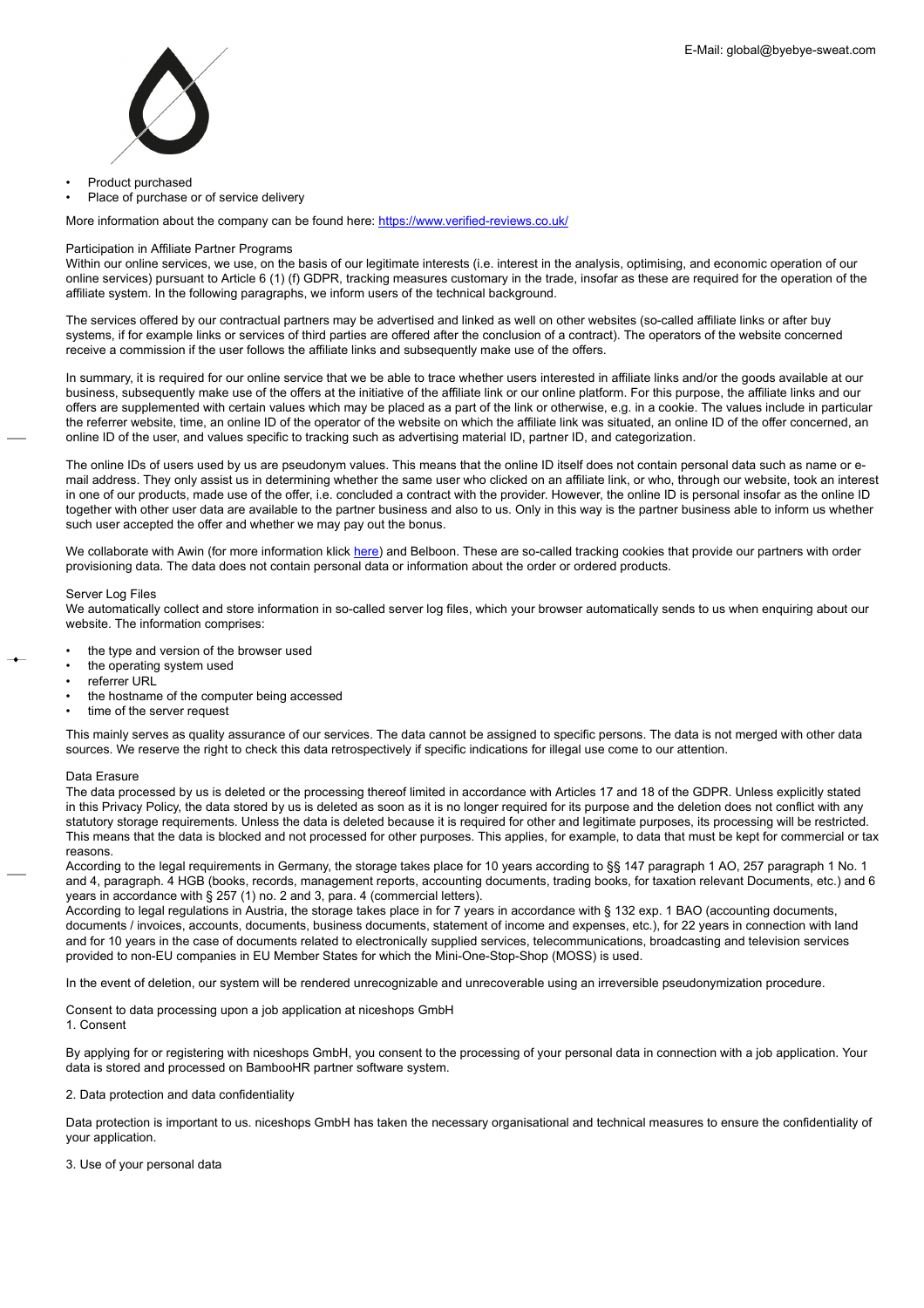

During the application process, the contact details such as postal address, e-mail address and telephone numbers are stored in the applicant's database, along with their title, surname and first name. In addition, application documents such as the cover letter, curriculum vitae, vocational training certificates, theoretical and work certificates are captured and saved.

The data will be stored, evaluated, processed or transferred internally only as part of your application process. The data is accessible to employees of the niceshops GmbH Human Resources Department and to those responsible for the selection of new niceshops GmbH staff only. Your data will not be transmitted to companies or persons outside niceshops GmbH, nor used for other purposes.

# 4. Right of Access to Personal Data

Upon request, we would be happy to provide you with information about the personal data saved. Please contact our Human Resources Department (jobs@niceshops.com) for more information.

# 5. Storage and Deletion of Data

Your data will be kept for the duration of the application process, during the corresponding legal retention period. If you are employed by niceshops GmbH, your personal data or excerpt thereof will be added to your personal file.

If you have applied but we unable to offer you an appropriate position, we reserve the right to reserve your application. You will be notified if this is the case. If you do not agree or are no longer interested, you have the option of having your data deleted by the Human Resources Department at any time.

#### Contact Details

For questions concerning the collection, processing or use of your personal data, for information, rectification, blocking or deletion of data as well as the revocation of consent, please contact: privacy@niceshops.com

## Banner Ads

When the user visits, we used data collected to display banner ads. This refers to web banners that are served by ad networks.

The banner ads display products that the user has previously seen on our website or products that are similar to those seen (retargeting). We only use anonymous data in this case. The user's name or email address is not stored by cookies.

#### Our Partner:

Criteo CIL, 32 Rue Blanche, 75009 Paris, France.

Criteo generates an individual code ("hash") with the email address used to create a customer account on our website in order to identify users across all devices. Information about their data protection policy can be found here: http://www.criteo.com/privacy/corporate-privacy-policy/ Information on our to deactivate this service can also be found here.

## Use of YouTube Plugins

Our website embeds videos from the YouTube portal a company of Google Inc. (1600 Amphitheater Parkway, Mountain View, CA 94043, USA). When viewing a YouTube video that is embedded in our website, a connection is established between the YouTube and Google servers. The connection is used to communicate to these servers which of our website pages you have visited. If you are logged into your YouTube account, YouTube assigns this information to your personal user account. The purpose and scope of the data collection and the further processing and use of the data by Google or YouTube, as well as your rights and settings for the protection of your privacy, can be viewed in Google's privacy policy: www.google.com/intl/en/policies/privacy/ . If you do not wish Google or YouTube to assign the data collected through our website directly to your profile with another Google services, you can prevent Google Plugins by uploading add-ons for your browser, such as the script blocker "NoScript" (http://noscript.net/).

#### Web Tracking Tools

In the context of retargeting and banner advertisements, we use third-party services. This is usually done using cookies or pixels. Thus, promotional offers will be more useful and interesting for you.

# Adyen Credit Payments

The processing of credit card payments is carried out by our partner Adyen BV, Simon Carmiggelstraat 6 - 50, 1011 DJ Amsterdam. In order to prevent and detect fraud, we provide Adyen with your IP address, billing and delivery address, as well as your delivery details. The data is stored by Adyen BV to protect your credit card against fraud. All data is encrypted. For more information, visit https://www.adyen.com/policies-and-disclaimer/ privacy-policy.

## Use of Facebook Social Plugins

This website uses Facebook (operated by Facebook Inc., 1601 S. California Ave, Palo Alto, CA 94304, USA ) social plugins. The plugins are marked with a Facebook logo, the "Facebook Social Plugin" add on or "Facebook Social Plugin". An overview of the Facebook plugins and how they appear can be found here: https://developers.facebook.com/docs/plugins

When you visit one of our pages that displays such a plugin, your browser connects directly to the Facebook servers. The content of the plugin is transmitted directly from Facebook to your browser and integrated into the website.

By integrating plugins, Facebook is given the information that your browser has accessed, the corresponding page of our website, even if you do not have a Facebook account or are not logged into your Facebook account. This information (including your IP address) is transmitted directly from your browser to a Facebook server in the United States and stored there.